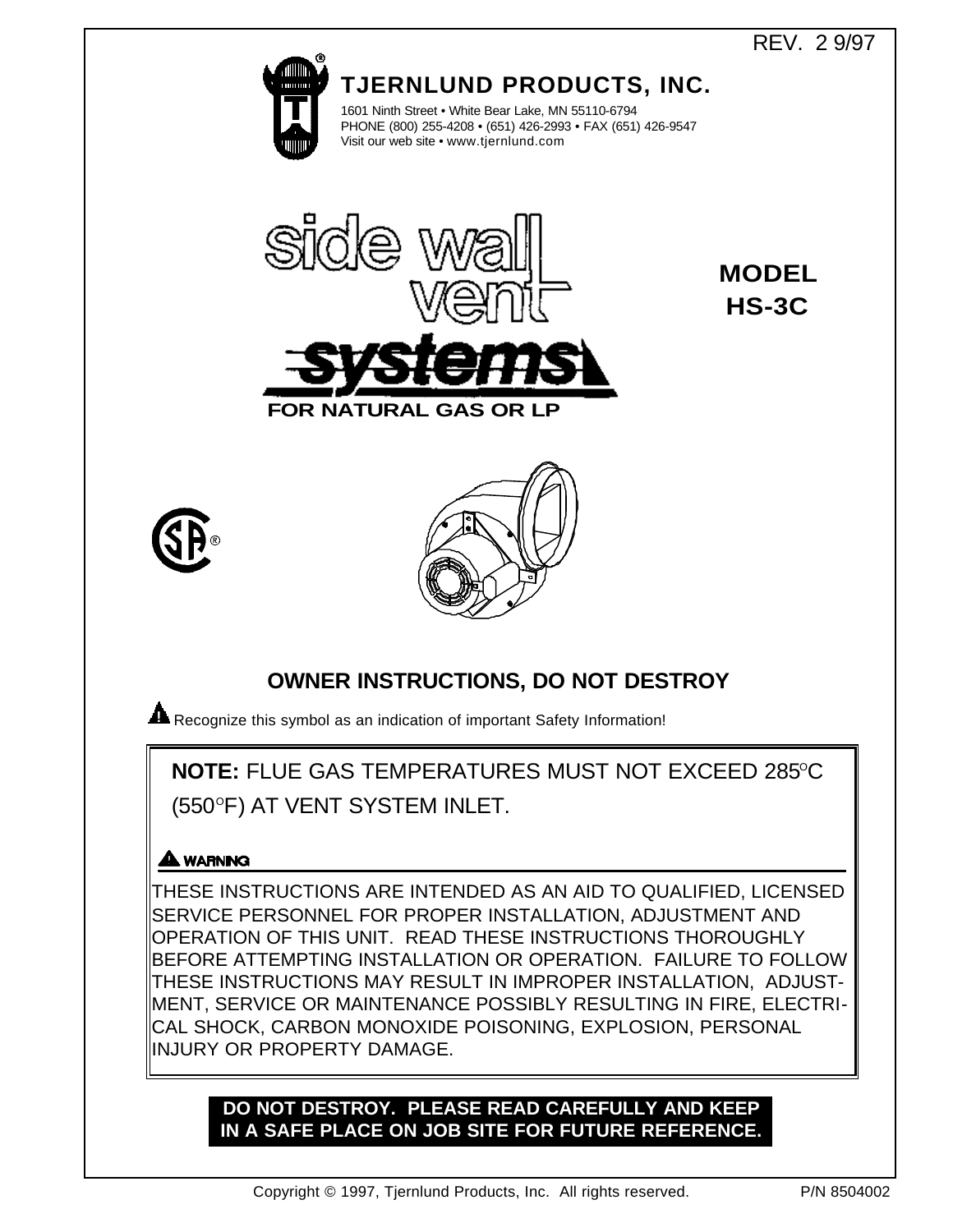| <b>HS-3C DESCRIPTION</b> |         |
|--------------------------|---------|
| <b>SPECIFICATIONS</b>    |         |
|                          |         |
|                          |         |
|                          |         |
|                          |         |
|                          |         |
|                          |         |
|                          |         |
| <b>WIRING</b>            | $5 - 8$ |
|                          |         |
|                          |         |
|                          |         |
| DRAFT ADJUSTMENT         |         |
|                          |         |
| MAINTENANCE              |         |
|                          |         |
| REPLACEMENT PARTS        |         |
|                          |         |

Tjernlund Products welcomes your comments and questions. Call us at 800-255-4208, Fax 612-426-9547 or write to: Customer Service, Tjernlund Products, Inc., 1601 Ninth Street, White Bear Lake, MN 55110-6794.

## **DESCRIPTION**

The Tjernlund Power Venter model HS-3C is designed to Side Wall or Vertically vent Natural and LP Gas appliances. The HS-3C is supplied with a Fan Proving Switch which will disable the gas valve if a venting malfunction should occur.

## **SPECIFICATIONS**





| UNIT DIMENSIONS (IN) |                                       |                  |     |                     |  |  |
|----------------------|---------------------------------------|------------------|-----|---------------------|--|--|
| <b>MODEL</b>         | $ (H)$ HEIGHT $ W $ Width $ D $ Depth |                  |     | <b>INLET/OUTLET</b> |  |  |
| $HS - 3C$            | $12 \frac{1}{2}$                      | $13 \frac{1}{4}$ | 11" | В.,                 |  |  |

## **CAPACITY**

The installer must verify that the Power Venter is sized properly using the capacity table to the right. The installer may reduce the vent pipe diameter to the size shown in the selection table immediately after the draft hood, draft diverter or barometric draft control. The vent pipe length shown includes all equivalent vent pipe before and after the Power Venter. To calculate the equivalent vent pipe length, add the straight vent pipe plus 10 feet for every 90 degree elbow and 5 feet for every 45 degree elbow.

If venting multiple appliances with one Power Venter, the total combined BTU/hr. input of all appliances must be added together to size the Power Venter.

| <b>MODEL</b><br><b>NUMBER</b>                    | <b>VENT</b><br><b>PIPE</b><br>DIA. | HTU/HR<br><b>INPÚT</b>                          | MAXIMUM PIPE LENGTH (FT)<br>AT STACK TFMP<br>100% DILUTION, 3D0°F 25% DILUTION, 400°F |                                                                                    |
|--------------------------------------------------|------------------------------------|-------------------------------------------------|---------------------------------------------------------------------------------------|------------------------------------------------------------------------------------|
|                                                  |                                    |                                                 | <b>GAS FIRED</b><br>ATMOSPHERIC WITH<br>DRAFT HOOD OR<br>DRAFT DIVERTER               | <b>CAS FIRED</b><br><b>POWER BURNER WITH</b><br><b>BAROMETRIC</b><br>DRAFT CONTROL |
| $HS-3C$<br><b>115 VAC</b><br>$1/4$ HP<br>2.5 AMP | 8"                                 | 450.000<br>500,000<br>600.000<br>700.000        | 100'<br>100'<br>100'                                                                  | 100<br>100<br>100'<br>100'                                                         |
|                                                  | 10°                                | 450,000<br>500.000<br><b>500.000</b><br>700.000 | 100'<br>100 <sup>*</sup><br>100'<br>21'                                               | 100<br>100<br>100<br>100                                                           |

**HS-3C CAPACITY**

**IMPORTANT:** Elbows placed directly after discharge on Power Venter may cause erratic operation of Fan Prover. If elbows are necessary on discharge, allow for a straight section of pipe 3 times the vent diameter being used before installing an elbow. For example, if using 8" diameter pipe, allow for 24" of straight pipe before using an elbow.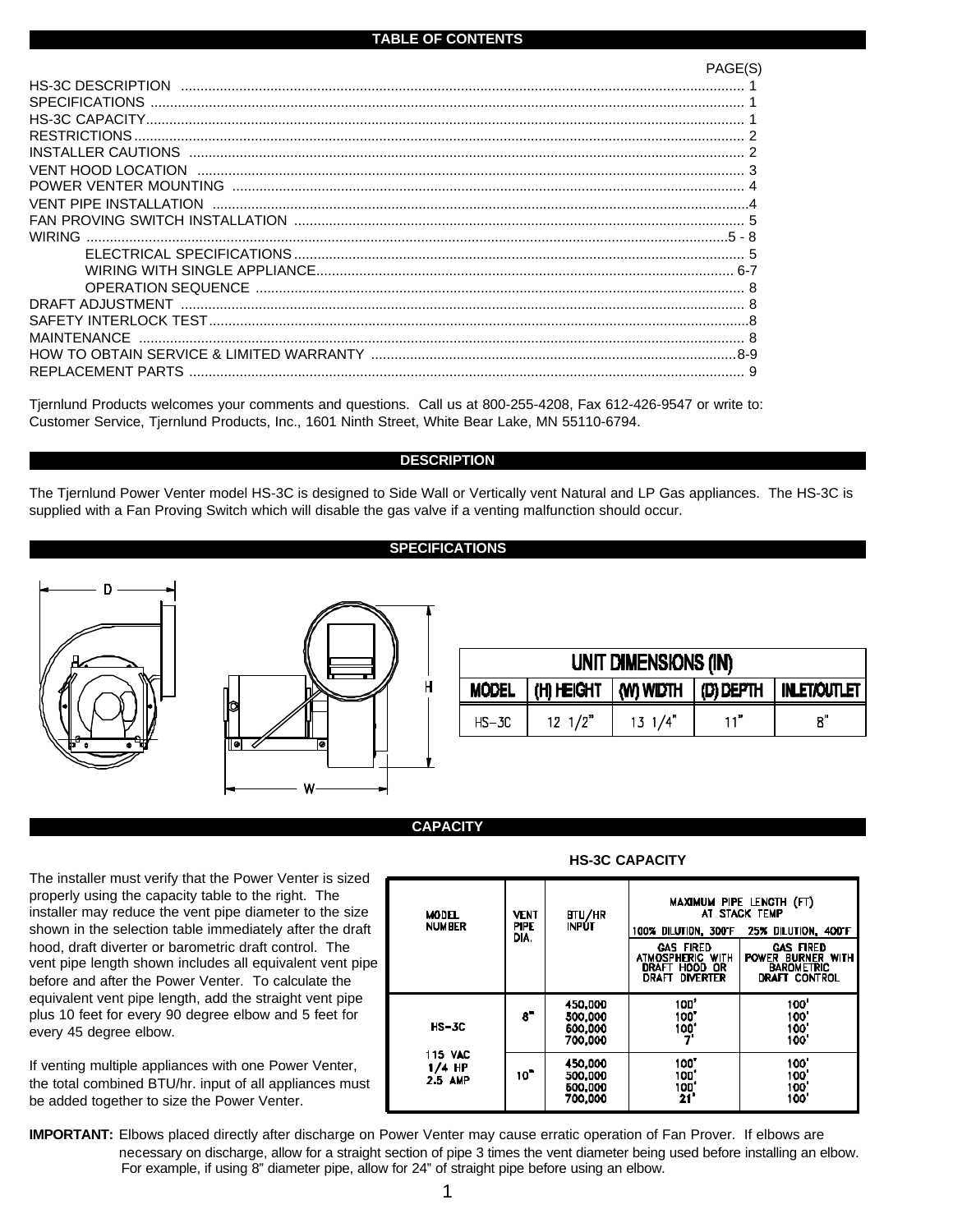## **WARNING**

Failure to install, maintain and/or operate the Power Venter in accordance with manufacturer's instructions may result in conditions which can produce bodily injury and property damage.

## **A WARNING**

The Power Venter must be installed by a qualified installer in accordance with these instructions and all local codes or in their absence in accordance with the latest edition of The Natural Gas Installation Code (CAN/CGA-B149.1) & The Propane Installation Code (CAN/CGA-B149.2). Improper installation can create a hazardous condition such as an explosion, fire, electrical shock or carbon monoxide poisoning resulting in property damage, personal injury or death.

"Qualified Installer" shall mean (an individual properly trained and licensed) in accordance with local codes or, in their absence, in accordance with The National Building Code of Canada & The Canadian Electrical Code (CSA Std C22.1).

## **WARNING**

Disconnect the power supply when making wiring connections or when working around the fan wheel and motor. Failure to do so can result in electrical shock, personal injury, death or property damage.

- 1. The Power Venter may only be installed on Natural Gas or LP Gas appliances.
- 2. The Power Venter may not be installed on incinerators, incinerating toilets, condensing-type appliances or solid-fuel burning appliances.
- 3. The Power Venter shall not be installed on an appliance with an automatic valve having a manual opener unless the manual opener has been rendered inoperative or the automatic valve has been replaced with a valve not equipped with a manual opener.
- 4. The Power Venter may only be installed on appliance equipped with a draft hood, draft diverter or barometric draft control.
- 5. The Power Venter shall not be installed where the flue gas temperature exceeds  $285^{\circ}C$  (550° F). at the Power Venter inlet. Flue gas temperature verification:
	- A) Consult appliance manufacturer for flue gas temperature after dilution by the draft hood, draft diverter or barometric draft control.
	- B) Measure flue gas temperature at the Power Venter inlet after installation. Temperature should be measured after appliance and Power Venter have operated for at least 15 minutes, allowing the flue gas temperature to stabilize.
- 6. The Power Venter must be mounted so that the shaft of the motor remains horizontal to prevent motor bearing wear.
- 7. Power Venter electrical box must be mounted with the Fan Proving Switch in a vertical position.
- 8. Ambient temperature surrounding Power Venter must not exceed 40<sup>o</sup>C (104<sup>o</sup> F).

<sup>4</sup>F444444**444444444444444 CAUTIONS**

## **INSTALLER CAUTIONS**

- 1. Plan the vent system so that the code required clearances are maintained from plumbing and wiring.
- 2. To prevent personal injury and equipment damage, disconnect power supply when working on Power Venter.
- 3. Make certain the power supply is adequate for Power Venter motor requirements. Do not add the Power Venter to a circuit where the total load is unknown.
- 4. The installer must verify that the appliance on which the Power Venter will be installed is in a safe operating condition. Consult appliance manufacturer's Instructions for details.
- 5. Plan the vent system layout so that the Power Venter is as close to the point of termination as possible. Vent pipe between the Power Venter and Vent Hood is acceptable. However, all vent pipe connections after the Power Venter discharge will be under positive pressure during operation and must be sealed with high-temperature caulk or aluminum vent pipe tape to prevent flue gas leakage into the structure.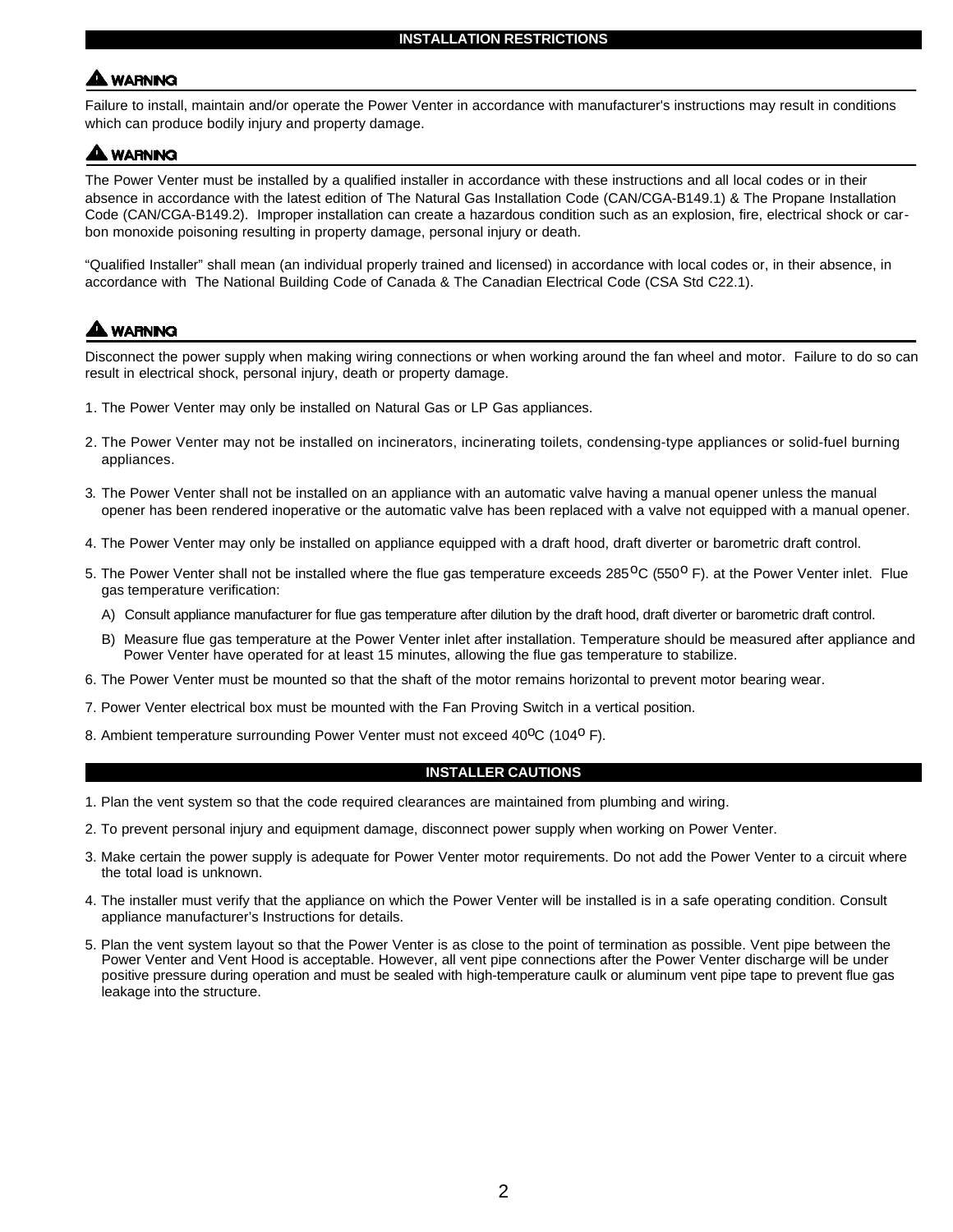## **VENT HOOD LOCATION**

**NOTE:** Termination of a Side Wall Vent System with a device other than the Tjernlund VH1 Series Vent Hood could affect system performance and result in a possible safety hazard. Consult Vent Hood instructions for complete installation details.

**If possible, locate the Vent Hood on a wall that does not face the direction of prevailing winds. This will diminish the possibility of appliance interruption during periods of extreme winds.**

## **CODE REQUIREMENTS**

- A venting system shall not terminate underneath a veranda, porch, or deck, or above a paved sidewalk or a paved driveway that is located between two buildings, and that serves both buildings.
- The exit terminals of mechanical draft systems shall not be less than 2.13m (7ft) above grade when located adjacent to a paved sidewalk or driveway.
- A venting system shall not direct flue gases towards brickwork, siding, or other construction, in such a manner that may cause damage from heat or condensate from the flue gases.
- A vent system shall not direct flue gases so as to jeopardize people, overheat combustible structures, or enter buildings.

## A venting system shall not terminate within 1.8 m (6ft) of the following:

- A window, door or mechanical air supply inlet of any building, including soffit openings
- A gas service regulator vent outlet
- A combustion air inlet
- A property line
- A direction facing combustible materials or openings of surrounding buildings

#### A venting system shall not terminate within 1m (3ft) of the following:

- Above a gas meter/regulator assembly within 1m (3ft) horizontally of the vertical centreline of the regulator
- A oil tank or an oil tankfill inlet
- The inside corner of an L-shaped structure

## A venting system shall not terminate within .3m (1ft) of the following:

• Above grade level or any surface that may support snow, ice, or debris

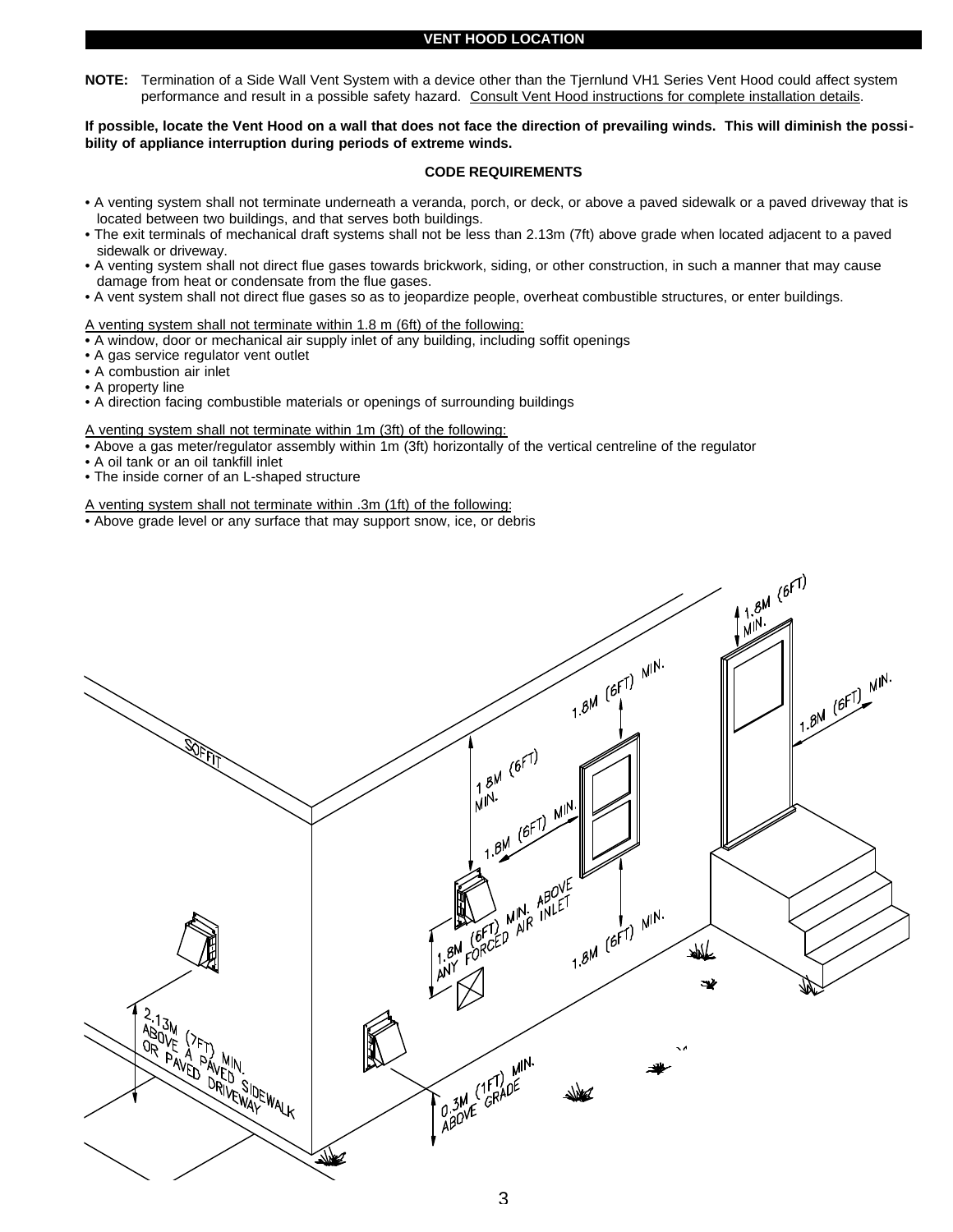## **POWER VENTER MOUNTING**



The installer must supply plumber's strap or 1/4" threaded rod with nuts and washers for mounting. The Power Venter may be mounted in any position as long as the shaft of the motor remains horizontal. The Power Venter housing is single wall, 15.2 CM (6") must be maintained from all combustible materials. It is recommended that the Power Venter be mounted as close as possible to the point of termination.

## **VENT PIPE INSTALLATION**

If Installing the Power Venter on an appliance not equipped with a draft hood or draft diverter (e.g. Power Burners, Induced Draft), a barometric draft control must be added. The barometric draft control must be the same size as the flue outlet and installed as close as possible to the appliance. After the draft hood, draft diverter or barometric draft control, a tapered reducer should be installed to reduce the flue to the size shown in the capacity table on page 1 of these instructions. After the tapered reducer, install the appropriate type of vent pipe to the inlet of the Power Venter. The vent pipe chosen must be in compliance with local codes. The Power Venter inlet and outlet are designed to accept single wall vent pipe. If using vent pipe other than single wall, the installer must supply adapters to connect to the Power Venter. While it is recommended that the Power Venter be mounted at the point of termination, it is acceptable to install vent pipe between the outlet of the Power Venter and the point of termination. The Installer must seal all vent pipe connections after the Power Venter with high-temperature caulk or aluminum vent pipe tape to prevent flue gas leakage during operation. The size of the vent pipe between the Power Venter and point of termination should be the same size shown on the selection table. Support the vent pipe as recommended by it's manufacturer. Examples of proper vent pipe installation are shown below.

**IMPORTANT:** Elbows placed directly after discharge on Power Venter may cause erratic operation of Fan Prover. If elbows are necessary on discharge, allow for a straight section of pipe 3 times the vent diameter being used before installing an elbow.

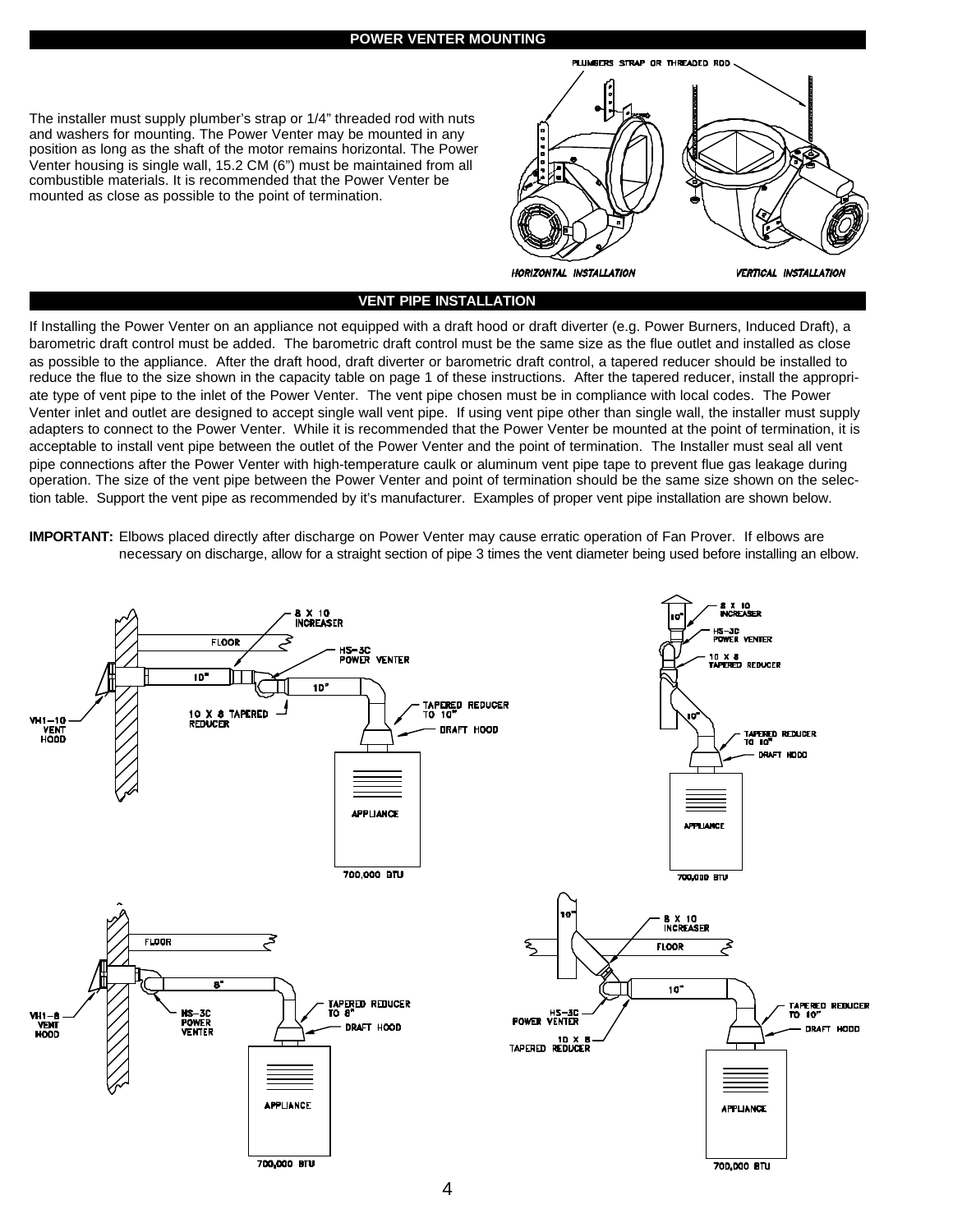## **FAN PROVING SWITCH INSTALLATION**

**NOTE:** It is important that the electrical box is mounted with the Fan Proving Switch in a vertical position.

- 1. Mount supplied electrical box to a flat surface within 2 feet of the Power Venter with Proving Switch in a **vertical** position.
- 2. Connect the 1/4" aluminum tubing from the Fan Proving Switch to the Power Venter housing using supplied fittings. The factory calibrated sensing tube length and compression fittings are critical for proper operation of the Fan Proving Switch. If it is necessary to alter the sensing tube length, **ONLY** trim sensing tube portion that is on the exterior of the housing. **DO NOT** trim the sensing tube portion that will be mounted in the interior of the housing. No attempts should be made to substitute the specified materials. See Fan Proving Switch installation diagram.



As viewed from the opposite end of the shaft, the motor should rotate clockwise.

**WIRING**

## **A WARNING**

All wiring from the Power Venter to the appliance must be in compliance with the local codes or in their absence, The Canadian Electrical Code (CSA Std C22.1).

All wiring from the Power Venter to the appliance must be appropriate class 1 wiring as follows: Installed in rigid metal conduit, intermediate metal conduit, rigid non-metallic conduit, electrical metallic tubing, Type MI Cable, MC cable or be otherwise suitably protected from physical damage.

| <b>HS-SC MOTOR SPECIFICATIONS</b>    |                  |  |  |  |  |
|--------------------------------------|------------------|--|--|--|--|
| <b>ELECTRICAL DATA</b>               |                  |  |  |  |  |
| VOLTS                                | 115              |  |  |  |  |
| <b>HERTZ</b>                         | 60               |  |  |  |  |
| <b>RPM</b>                           | 1700             |  |  |  |  |
| HP.                                  | 1/4              |  |  |  |  |
| <b>AMPS</b>                          | 7.5 <sub>1</sub> |  |  |  |  |
| THERM. PROT.                         | <b>YFS</b>       |  |  |  |  |
| <b>MECHANICAL DATA</b>               |                  |  |  |  |  |
| <b>DESCRIPTION:</b>                  |                  |  |  |  |  |
| PERM. SPLIT CAP YES                  |                  |  |  |  |  |
| OPEN                                 | <b>YES</b>       |  |  |  |  |
| INT. FAN COOLED NO                   |                  |  |  |  |  |
| <b>CASING:</b>                       |                  |  |  |  |  |
| DIAMETER (IN) 5.00/48 FR             |                  |  |  |  |  |
| NOM. LENGTH (IN) 5.00                |                  |  |  |  |  |
| SHAFT:                               |                  |  |  |  |  |
| DIAMETER (IN)                        | .500             |  |  |  |  |
| NOM. LENGTH (IN) 3.5                 |                  |  |  |  |  |
| <b>BEARINGS:</b>                     |                  |  |  |  |  |
| <b>TYPF</b>                          | <b>SIFFVE</b>    |  |  |  |  |
| <b>MATERIAL</b>                      | BABBITED STEEL   |  |  |  |  |
|                                      |                  |  |  |  |  |
| <b>COMPONENT DESCRIPTION</b>         |                  |  |  |  |  |
| MOTOR RELAY:                         |                  |  |  |  |  |
| $COL - 46mA$ $Q$ 24 VAC              |                  |  |  |  |  |
| CONTACTS $-1/3$ Hp $\otimes$ 120 VAC |                  |  |  |  |  |
| FAN PROVING SWITCH:                  |                  |  |  |  |  |
| 28 VA PILOT DUTY @ 24 VAC            |                  |  |  |  |  |
| FAN PROVING SWITCH ISOLATION RELAY:  |                  |  |  |  |  |
| COIL - $46mA$ @ 24 VAC               |                  |  |  |  |  |
| CONTACTS - 278 VA PILOT DUTY         |                  |  |  |  |  |
| <b>0 24 VAC</b>                      |                  |  |  |  |  |
|                                      |                  |  |  |  |  |

## **ELECTRICAL SPECIFICATIONS**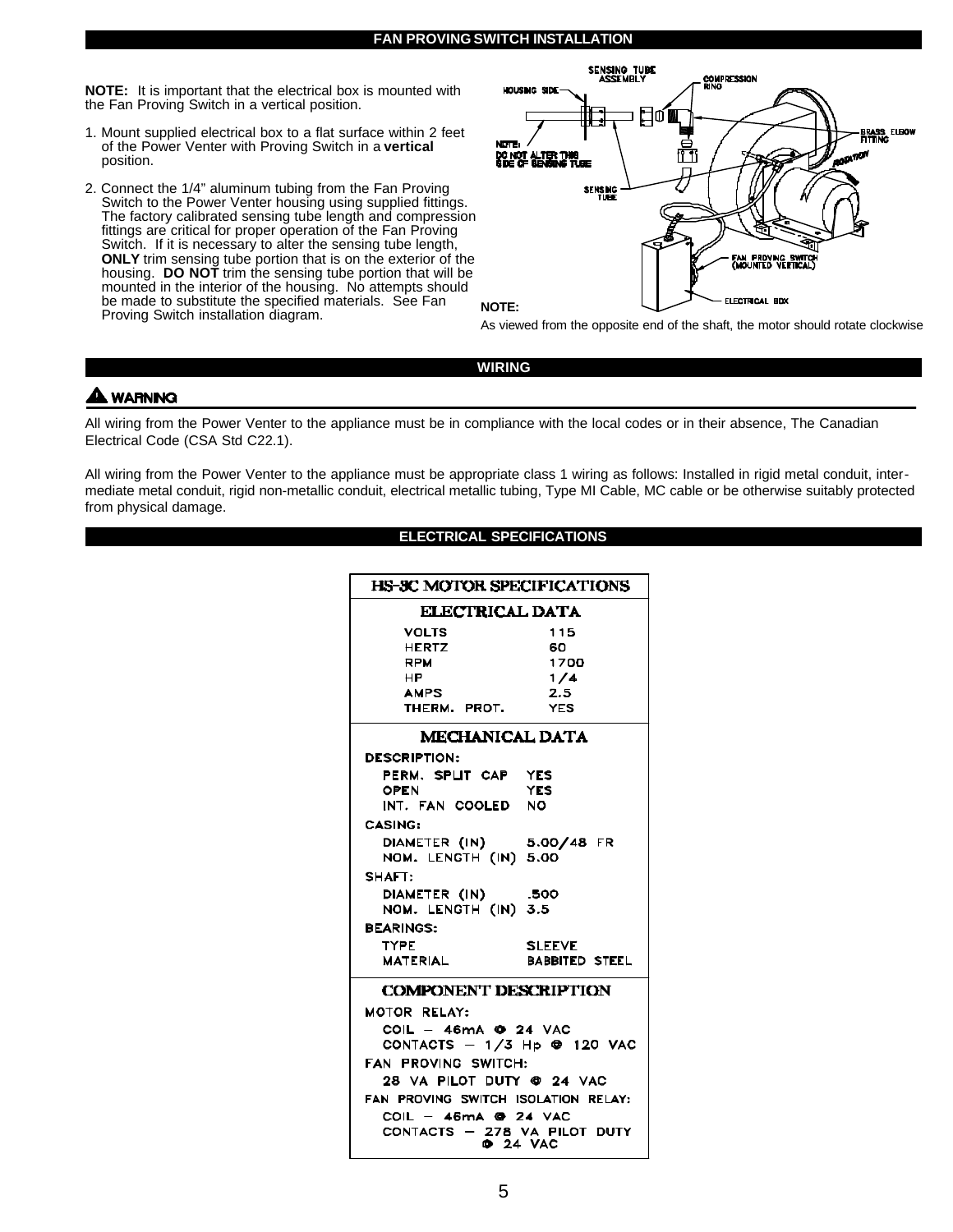## **MODEL HS-3C WIRING WITH SINGLE APPLIANCE**

The HS-3C Power Venter is equipped with 2 relays. One is used to activate the Power Venter while the other is used to isolate the Fan Proving Switch from the load of the appliance. The relays and Fan Proving Switch are factory wired for easy installation. The installer needs to complete 3 steps to wire the Power Venter as noted below:

- 1. Route the metal conduit from the electrical box to the Power Venter motor and connect the Black, White and Ground wires to the motor.
- 2. Connect the Red, Blue and Orange wires in the electrical box to the appliance.
- 3. Supply 115 VAC to the input wires in the electrical box.

**NOTE:** The HS-3C as viewed from the opposite end of the shaft should rotate clockwise.



## **FACTORY WIRING OF HS-3C ELECTRICAL BOX**

**LADDER DIAGRAM OF HS-3C**

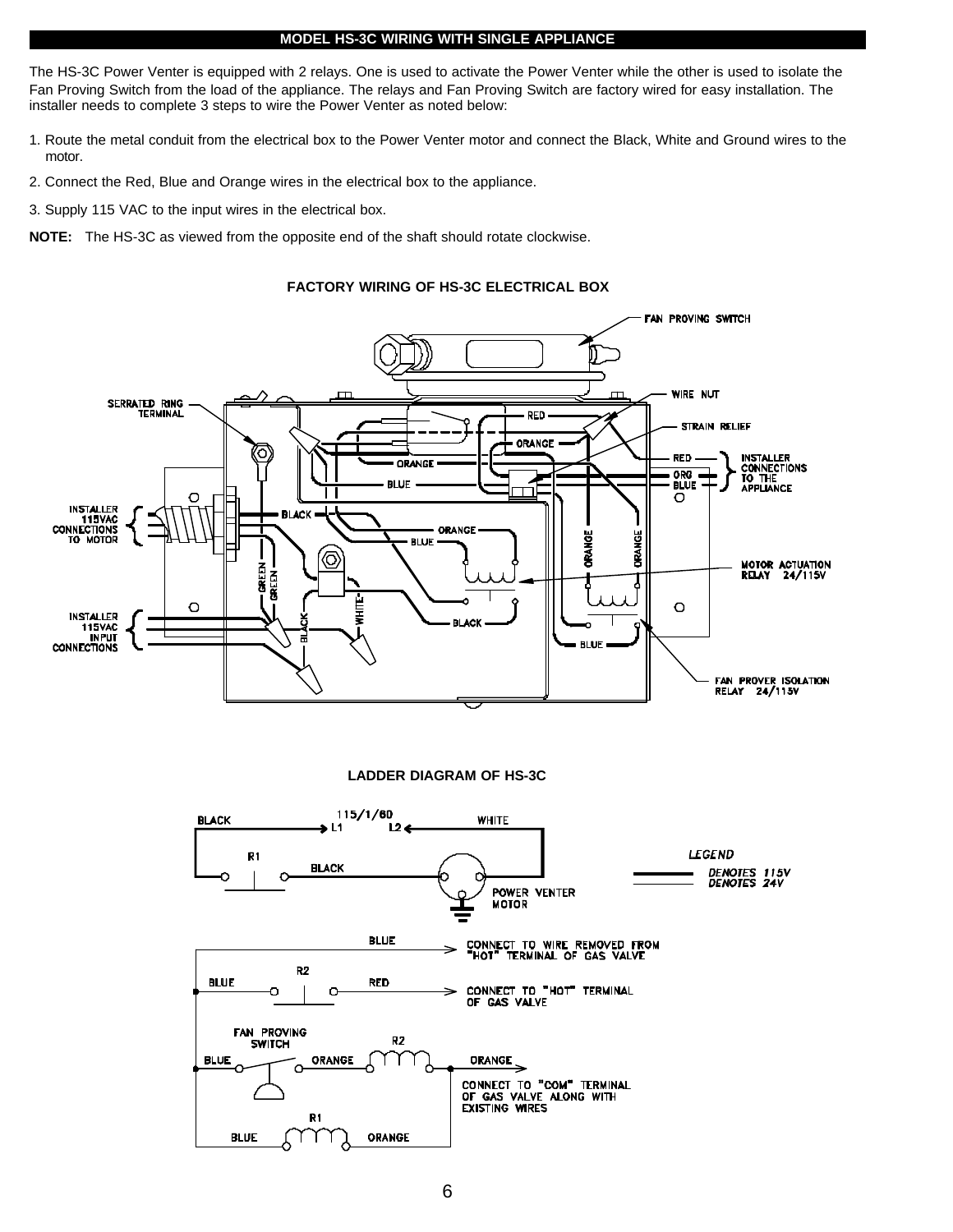#### **MODELS HS-3C CONNECTION DIAGRAMS WITH SINGLE APPLIANCE**

The diagrams below represent common ways in which the HS-3C Power Venter is interlocked to 24V controlled appliances. Variations of these diagrams are acceptable as long as the Fan Proving Switch isolation circuit is wired to disable the gas valve if a venting malfunction should occur.







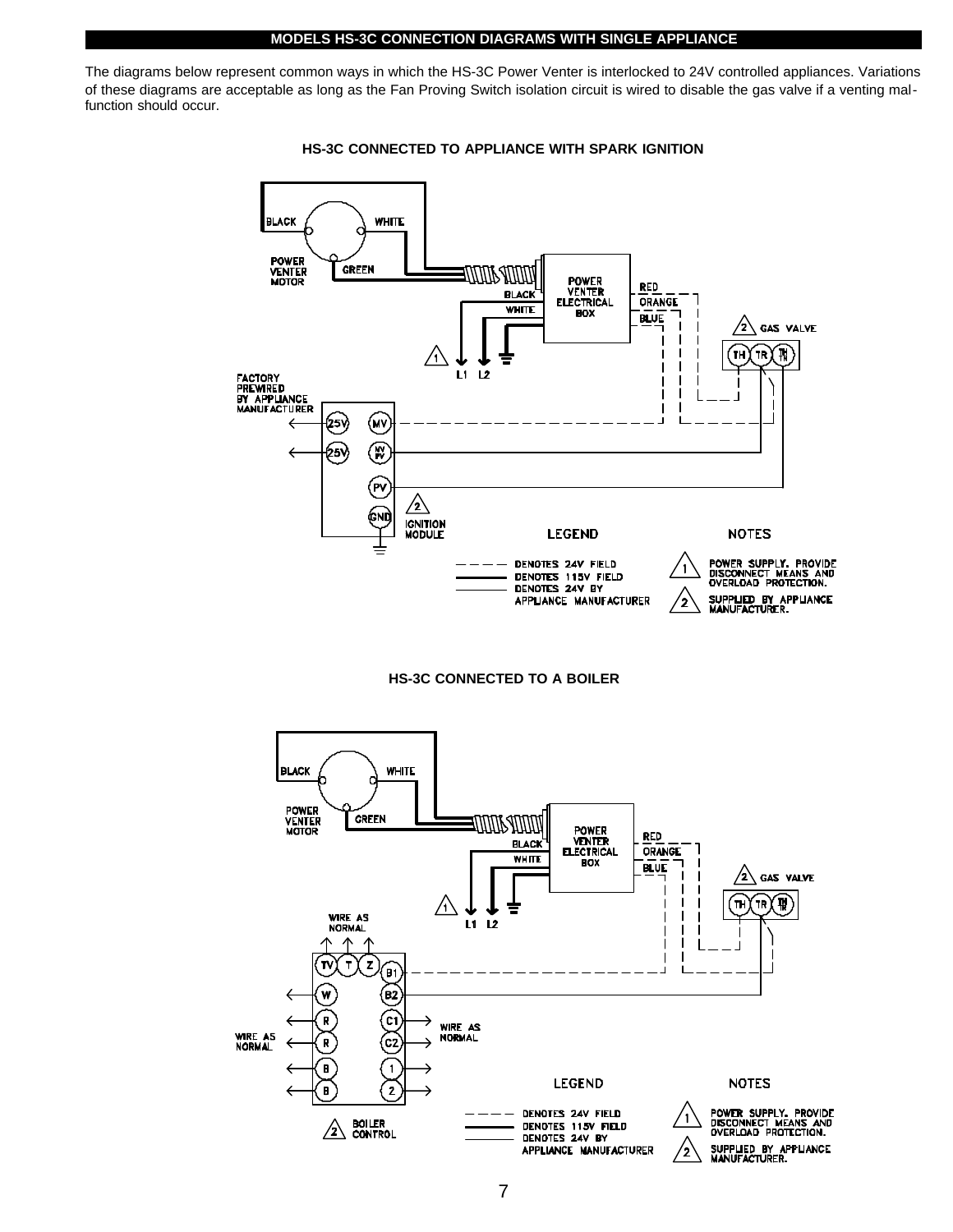## **SEQUENCE OF OPERATION FOR HS-3C ON A SINGLE APPLIANCE**

The following sequence of operation gives guidance as to how the Power Venter should operate with the appliance.

- 1. The call for heat will be routed through the Motor Relay and to one side of the Fan Proving Switch. The Power Venter motor is energized.
- 2. When the Power Venter has achieved full RPM and maximum draft has been established, the Fan Proving Switch will close allowing the 24V signal to energize the Isolation Relay coil.
- 3. When the Isolation Relay contacts close, the 24V signal will then be allowed to reach the gas valve.

#### **DRAFT ADJUSTMENT**

#### **DRAFT ADJUSTMENT FOR GAS APPLIANCES EQUIPPED WITH A DRAFT HOOD OR DRAFT DIVERTER**

- 1. With the appliance(s) and Power Venter operating for at least 15 minutes, hold a taper, cigarette or other smoke producing device at the draft hood or draft diverter.
- 2. Determine that the smoke is being drawn into the vent system.
- 3. If the draft appears to be excessive, the damper on the Power Venter may be adjusted to reduce the Power Venter's performance as long as the smoke is still being drawn into the draft hood after damper adjustment.

#### **DRAFT ADJUSTMENT FOR GAS APPLIANCES EQUIPPED WITH A BAROMETRIC DRAFT CONTROL**

- 1. With the appliance(s) and Power Venter operating for at least 15 minutes, insert a draft gauge into the vent pipe between the barometric draft control and the appliance flue outlet.
- 2. Make necessary draft adjustments with the barometric draft control, appliance burner air intake and the damper located on the outlet of the Power Venter until the appliance manufacturer's recommended draft is present.

## **SAFETY INTERLOCK TEST**

- 1. Adjust the appliance thermostat(s) or aquastat(s) to call for heat.
- 2. Determine that the Power Venter operates before the gas valve becomes energized.
- 3. With the appliance(s) and Power Venter operating, disrupt power to the Power Venter and determine that the appliance gas valve shuts off.

## **WARNING**

DO NOT OPERATE AN APPLIANCE THAT DOES NOT SHUT OFF WITH THE VENTER DISABLED.

## **MAINTENANCE**

- 1. Oil every six months with 2 drops of S.A.E. #20. The oil ports are located at both ends of the motor.
- 2. A vent pipe inspection must be performed annually. The inspection should include checking all vent pipe and connections for blockage and leaks. A safety interlock test should also be performed.

## **HOW TO OBTAIN SERVICE ASSISTANCE**

- 1. If you have any questions about your Power Venter or if it requires adjustment, repair or routine maintenance, we suggest that you contact your installer, contractor or service agency.
- 2. If you require technical information contact Tjernlund Products, Inc. at 1-800-255-4208.

When contacting Tjernlund Products, Inc., please have the following information available:

- 1. Model number of the Power Venter
- 2. Name and address of installer and service agency
- 3. Date of original installation and dates any service work was performed
- 4. Details of the problem